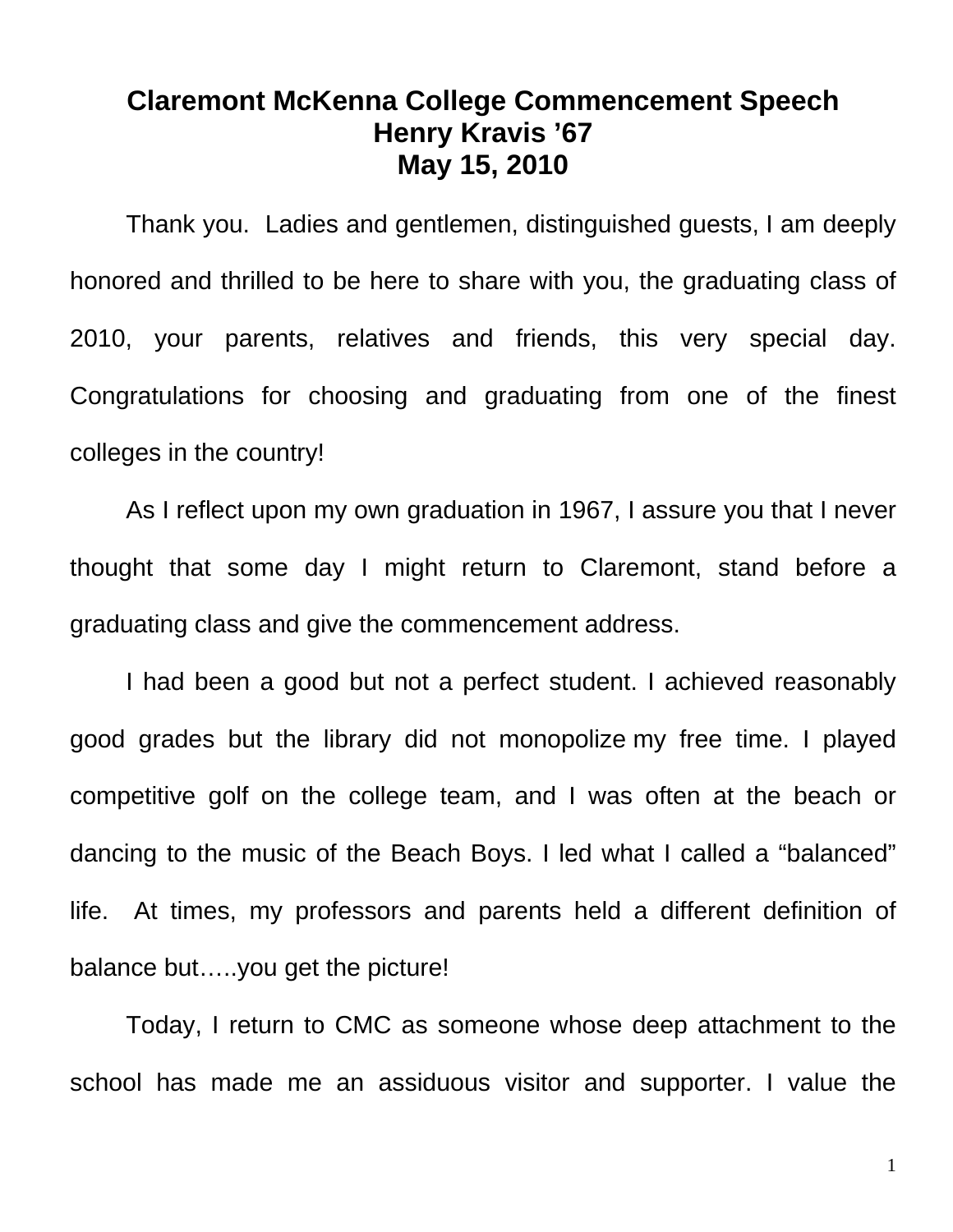school's liberal arts curriculum and its small size which allows for close interaction between students and teachers. I am happy to see CMC's student body becoming more international and diverse, and I feel fortunate to be in a position to support many of the school's initiatives, such as the Kravis Leadership Center, the Kravis Leadership Prize and the new Education building. CMC will always be home for me and, in the words of Bob Dylan, part of a never ending tour.

I mention Bob Dylan, not only because I love his music but also because he symbolizes the counter-culture and social effervescence which prevailed in the sixties when I was a college student. It was a decade of tumultuous social, political, economic and cultural change. We were in the midst of the Cold War and the Cuban missile crisis very nearly upended the fragile nuclear standoff between the United States and the Soviet Union. The Vietnam war raged. China detonated its first atomic bomb and pursued a cultural revolution, that sent many intellectuals and suspected dissidents to farms, labor camps or death. Many African countries fought wars of independence against colonial powers. The Arab-Israeli conflict escalated into the 6-day War which set boundaries that are disputed to this day.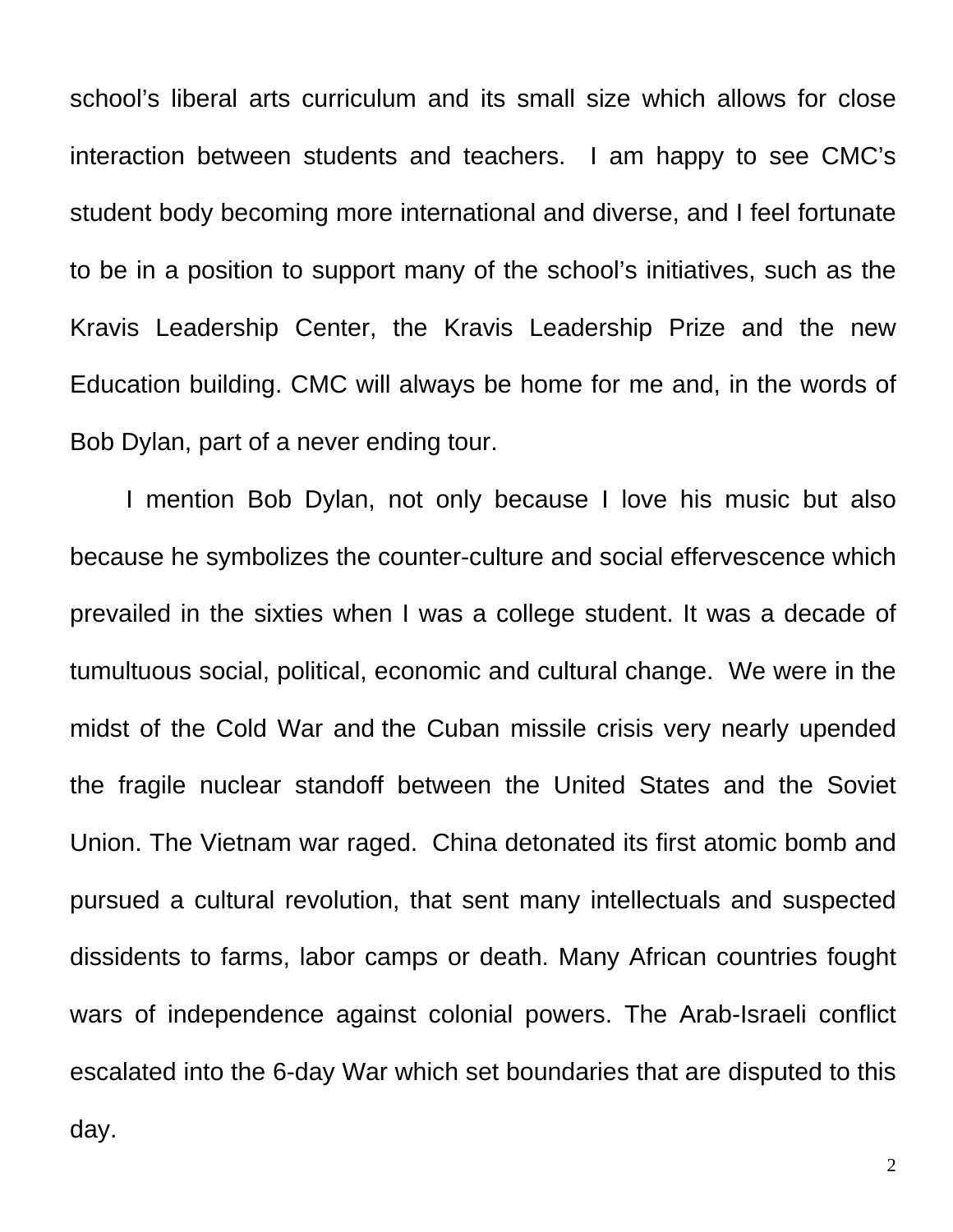The success of the Soviet Sputnik program triggered America's quest for the moon, leading to the Apollo 11 moon landing in 1969. At home, anti-war protests, civil rights movements and race riots dominated our internal discourse. Feminism flourished, and the advent of oral contraceptives further advanced women's liberation. Motown, the Beach Boys, Jefferson Airplane, the Beatles and the Rolling Stones, all products of the sixties. Jasper Johns, Cy Twombly, Bob Rauschenberg - three boys form the South - began to transform art in America. Great society programs and a general mood of experimentation defined public policy. Political violence also scarred the land as John F. Kennedy, Martin Luther King, Jr. and Robert Kennedy were lost to America. All this marked the turbulent decade of my youth.

Rather than frighten me, the change invigorated me. I saw the opportunities that change afforded. I welcomed the open-mindedness that change demanded. I recognized the flexibility that change required. I understood that these rapid and disruptive changes could help me look at who I *was* and who I *should* become. For me, change gave birth to a personal challenge. Today's change, although very different, more rapid and more global, calls you to nothing less.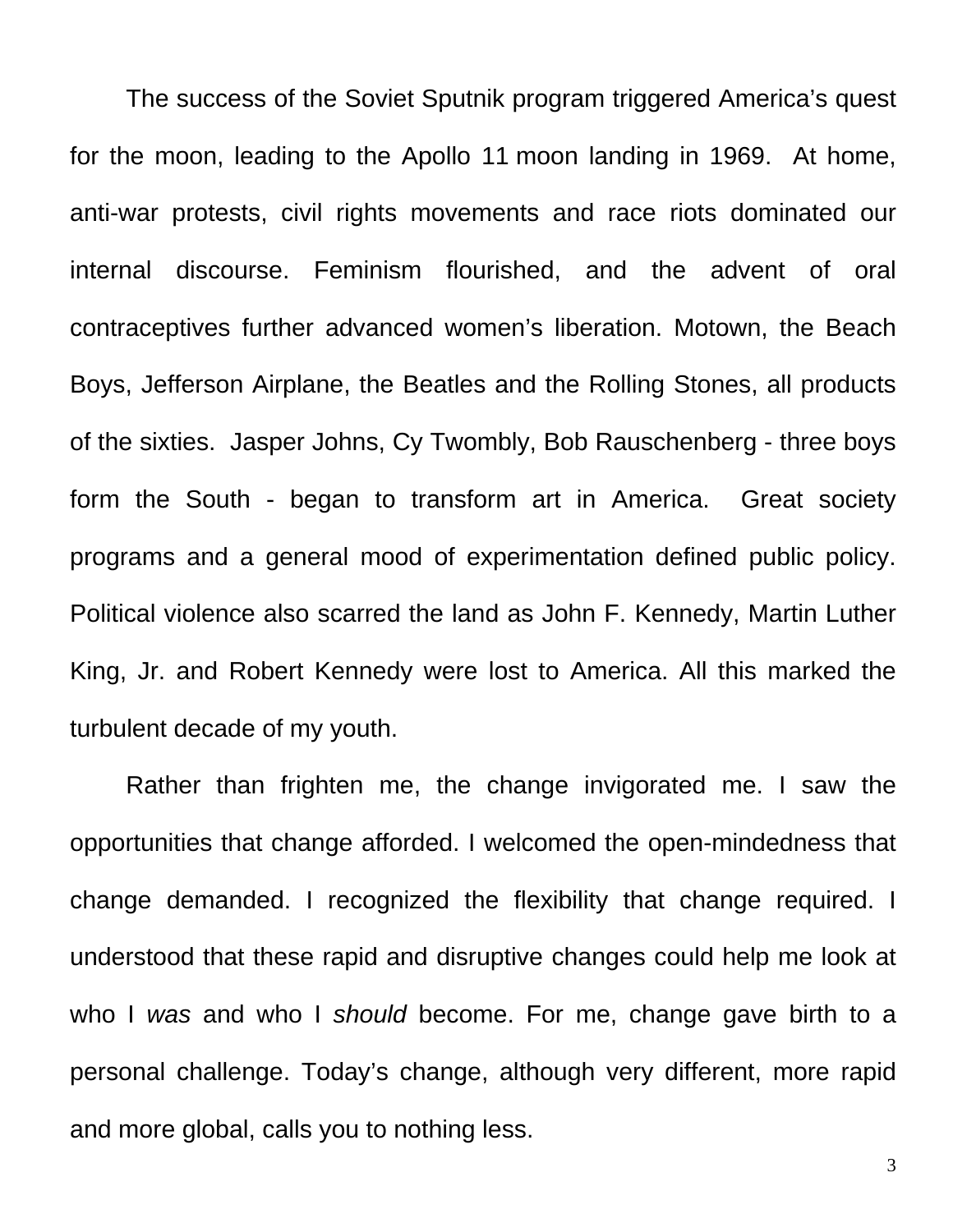Let me share with you and, especially the graduates, some thoughts that might help you answer that call, by drawing upon what I have learned from my parents over the years growing up in Tulsa, from my schools, from my career and from my family.

## Lesson One: Believe in what you do.

Whether you choose the arts, science, public service, business, sports, full-time parenting, anything, do it because you believe in the intrinsic value of what you are doing. Do it because you are passionate about it. To this point, there is no more inspiring example than the young men and women, many not much older than you, fighting in Afghanistan and Iraq for our freedom. They clearly believe in what they are doing. Your choices should not be dictated by the hope of material gain or recognition. In the current economy, this may seem idealistic and impractical because most of you do need to earn a living, reimburse student loans or help your families. In this labor market, you might not find the ideal job immediately but the important thing is to get started without losing sight of your longer term goals. Your first job may not be the ideal job, but you never know where it will lead, whom you may meet, or what opportunities it may afford. Whatever job you take, be the best at what you do. Take away from it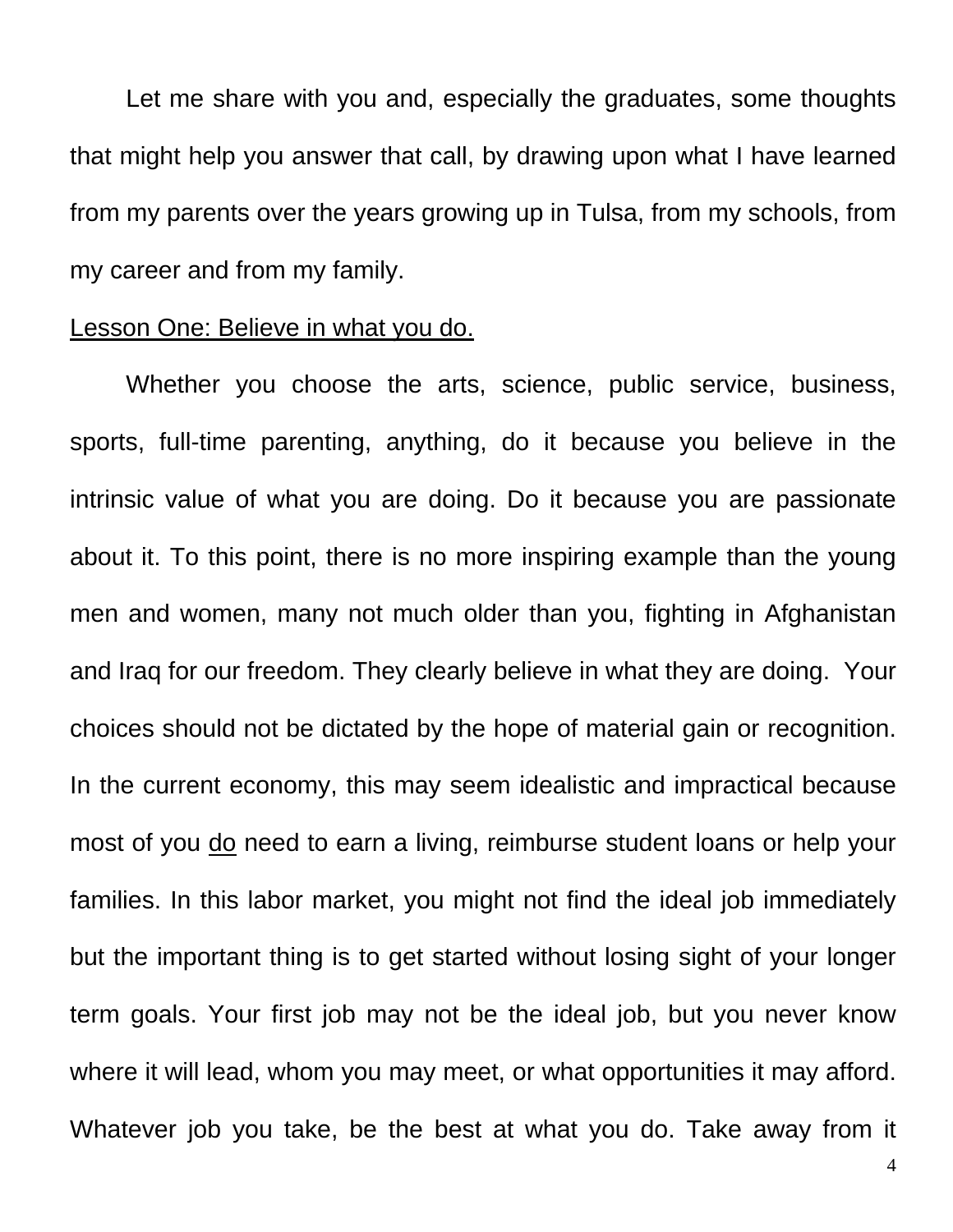useful experiences. Learn from your successes and failures. Belief and persistence are not the same as dogma and stubbornness. Accept that you might have been wrong and adapt, but do not lose sight of your principles and fundamental beliefs. Believe me, there is no job too menial.

My first summer job after my freshman year at Claremont McKenna College was on Wall Street, as a "runner"; someone who delivered stock certificates, a messenger. I knew that if I excelled at that job I would move up the ladder the following summer, and I did. Later in life, when George Roberts, another CMC graduate, and I, along with Jerome Kohlberg, decided to form KKR, we believed that we could use debt financing and equity to acquire under performing companies, and change and improve the way they were managed. We wanted to put them on a strong financial footing, stabilize and grow employment, improve the operational efficiency, and hence, improve the value of the asset. We were "pushing beyond the obvious", and getting started was not simple, but we persisted, because we believed in our objectives.

## Second lesson: Learn constantly

Graduation is not a destination. It is a stepping stone in a life-long learning process. This knowledge-based world will always present you with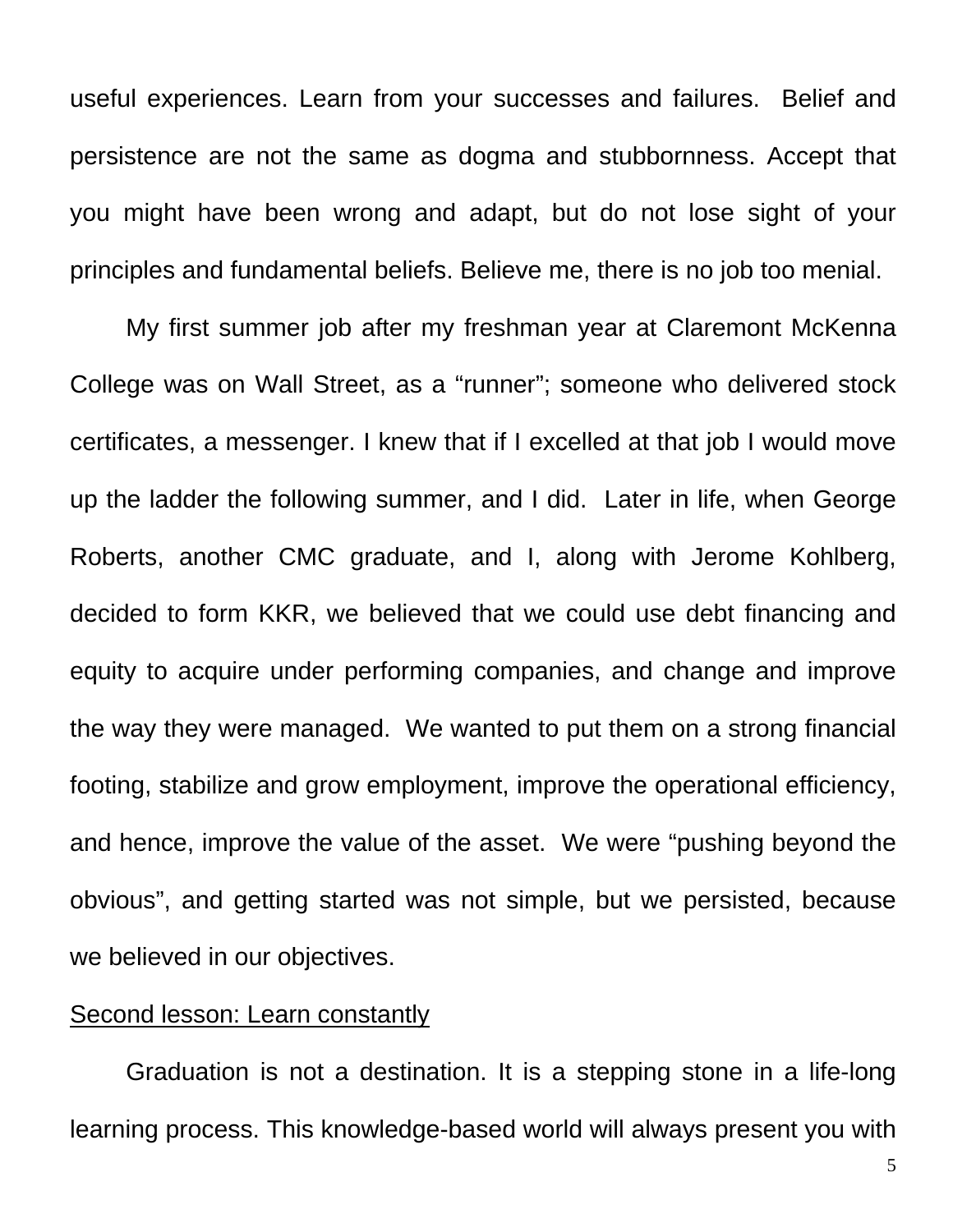an unexpected stream of new challenges and circumstances. We cannot predict them. We cannot name them. The Black Swan appears and our habits are toppled. Be prepared for change and learn from it. Listen. Broaden your horizons. Try to learn another language. Explore other fields of knowledge, other cultures. Ask questions. "There are no stupid questions". Simple queries of uninhibited young children often elicit the most profound thoughts about things we either took for granted or overlooked.

It was Alexander Pope who said "A little knowledge is a dangerous thing; Drink deep, or taste not the Pierian spring". So, dig deeply. Question underlying assumptions. Consider different and contrarian perspectives. Understand how conclusions were derived. A Google search does not suffice, nor does a superficial survey of a few friends. When I interview job candidates, I probe their interests beyond business to understand the depth of their intellectual curiosity. Grades will reveal candidates' proficiency in their subject matter but a broad set of interests and a mind open to new ideas and knowledge is what will set them apart from the pack. Someone who will think differently and be creative in their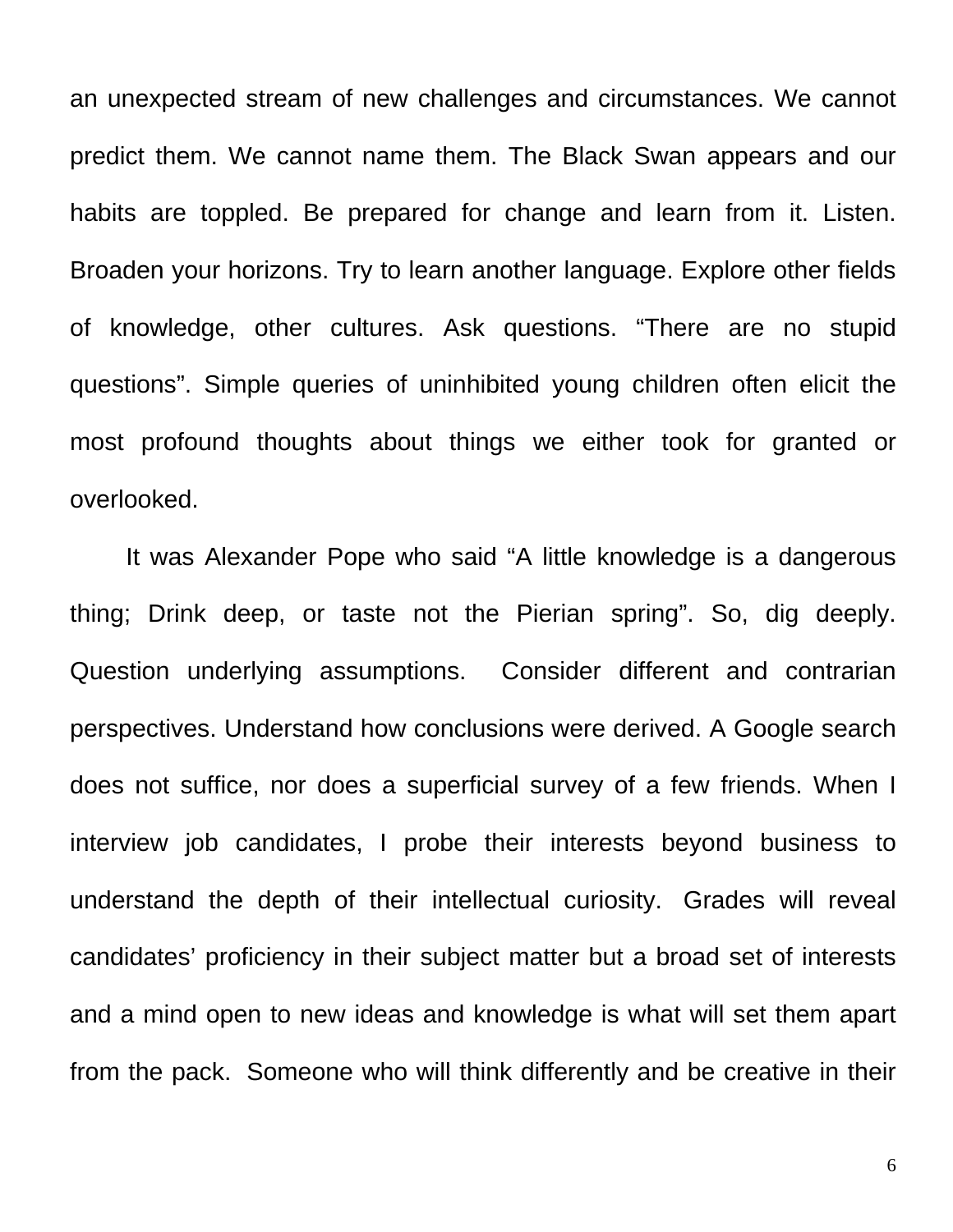approach. Someone who will "think out of the box". Someone who has enormous curiosity.

For myself, some of the most stimulating projects at KKR are those that present me with new learning opportunities. For example, recently we partnered with the Environmental Defense Fund to help KKR improve energy and environmental efficiency in our portfolio companies. It has been tremendously rewarding for me to deepen my knowledge of environmental issues and to focus on solutions to current challenges. In the non-profit field my involvement as vice-chairman of Rockefeller University, has exposed me to a fascinatingly complex world of science and medical research, something totally different than what I do in my daily job. I know that the more you learn, the more you learn. Learning is truly a life long experience and it is enriched if you endeavor to depart from your comfort zone and constantly challenge conventional wisdom.

## That is my Lesson Three: Challenge conventional wisdom

If something is repeated often enough, it more often than not becomes an accepted truth. Especially if the statement carries one or two decimals. But ask yourselves: Would people be ordering iPads if Steve Jobs had subscribed to the conventional view of the worldwide web where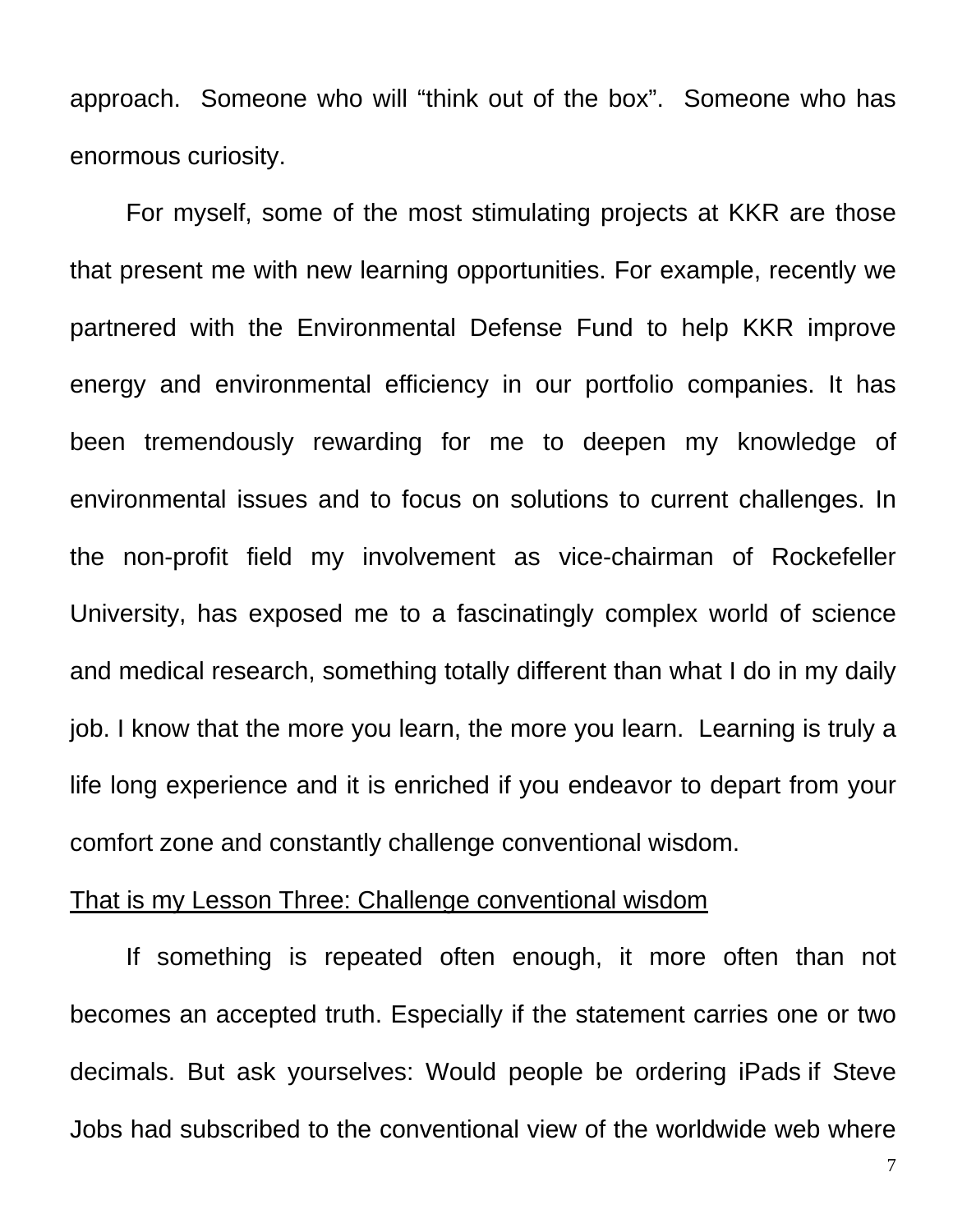everything was free and all systems were open? Learn to think for yourself. Check and double check sources and understand how data were compiled. Take unemployment for example. Does it make a difference if a drop in unemployment rates is caused by job creation? Or if it reflects the shrinkage of the labor force caused by discouraged workers who have stopped looking for work? Of course, it does. What about the energy debate. The US produces 3% of the world's energy but consumes 22-25% of the world's energy. Does it matter that indeed the US does consume 22- 25% of the world's energy but produces 22-25% of world GDP. This puts things in a different context, does it not?

In this world of blogs, viral marketing and lax editing standards, learn to ask questions and to understand underlying assumptions, intentions and conflicts of interest. Learn to dissect and interpret information. Know what you don't know. Which leads me to another critical lesson.

#### Lesson Four: Arrogance kills

Many times, success and talent breed a superiority complex that quickly leads at best to complacency and at worst to arrogance. There is a saying that goes "one who sits on one's laurels has them in the wrong place". How many companies have disappeared because they became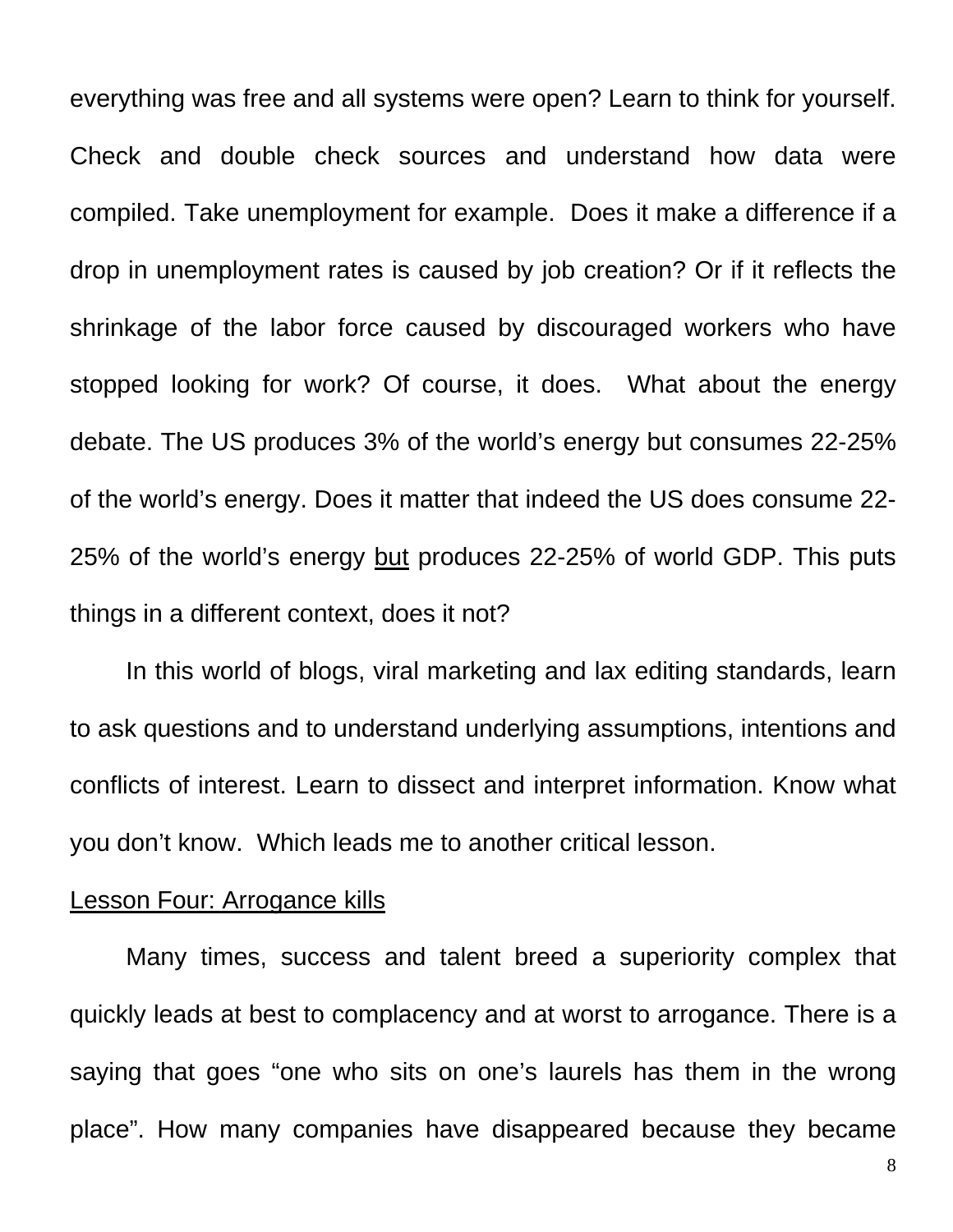arrogant and failed to remain open-minded and connected to their markets? Sears let Walmart supplant them. Sony, the master of the Walkman, let Apple conquer the market of mobile devices. Earlier, our steel industry neglected to adjust to world competition, and no industry was more complacent than the auto industry who thought Detroit would forever rule the day. You are at your most vulnerable when you begin to think you are invincible and accountable to no one. Success can distort people and companies alike. We can loose sight of the fact that success ultimately depends upon how well we have cared and nurtured whatever has been entrusted to us. There are far too many examples of institutions, companies and executives who have forgotten this rule, strayed from the interests of their shareholders, customers and other stakeholders

Be alert to change that is meaningful and purposeful, not simply change for the sake of change. Not gimmicks but real change. Be more attentive to bad news than to compliments. Beware of the "not invented here" syndrome. You are not the only one with good ideas. Arrogance kills!!! As you embrace change, know that there are some absolutes. One thing will never change: there is no meaningful success without integrity. Which brings me to,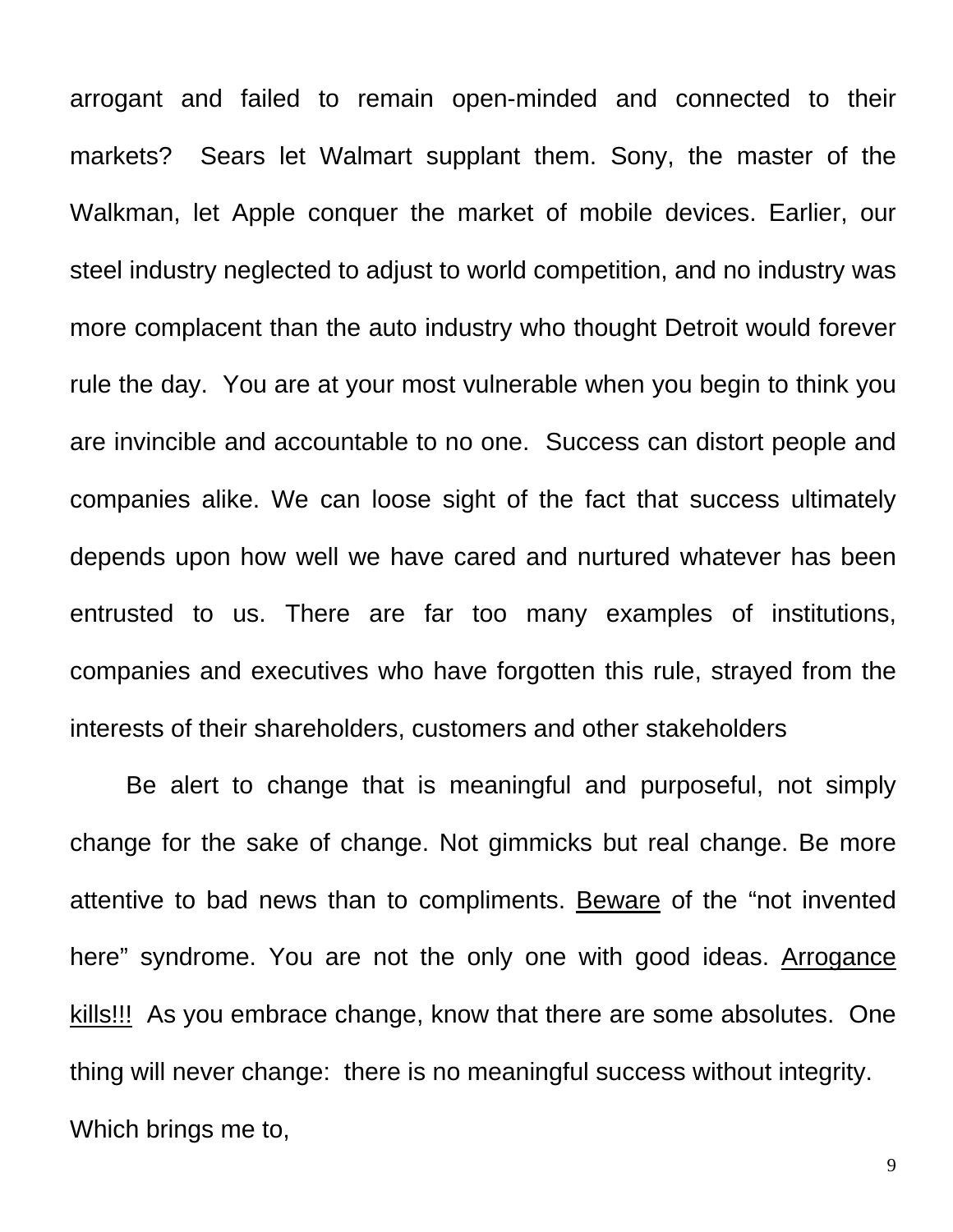#### Lesson Five: Honesty, loyalty, quality are absolutes

It is not possible to be dishonest with colleagues, partners, shareholders, customers, family, whomever, and to be honest with yourself. It is not possible to be dishonest with yourself and, at the same time, be genuine in your relationships, or at work, or with your friends. Remember that in order to have *professional* integrity, you must begin with *personal* integrity. You cannot get away with the idea "our product has fewer defects than the competitors' or our service is not as bad as others". Nor can you tell yourself "I cheat on my taxes less than most people". There is no room for relativism when you are striving for authenticity, honesty and loyalty. These are absolutes and trust me, they will make your lives simpler and carry their own rewards. Speaking of rewards, aside from family, giving back to society is probably one of life's great gratifications.

## Lesson Six: Give something of Yourself to Others

Ralph Waldo Emerson once wrote: "It is one of the most beautiful compensations of this life that no man can sincerely try to help another without helping himself".

Trust me, there is nothing more fulfilling or soothing than giving back to others whether with time, ideas, moral support or financial assistance.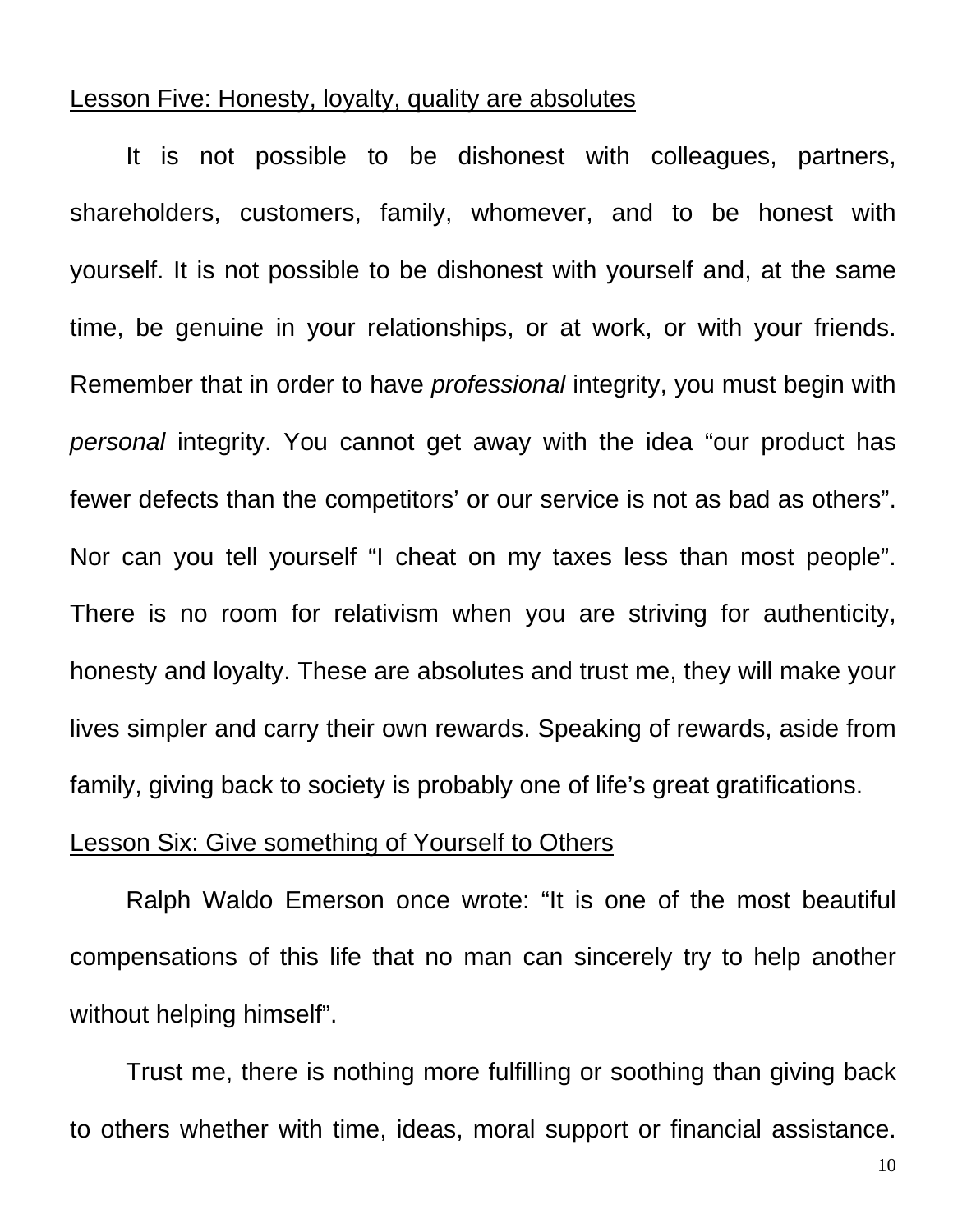Teaching a disadvantaged child to read, helping an elderly person cross the street, making the arts and education available to a wider public, providing resources for a scientist to pursue a remedy for disease, mentoring troubled teenagers, cleaning a park - in short, just giving something of yourself will make your lives whole and richer.

In "The Little Prince" the fox says "It is only with the heart that one can see rightly. What is essential is invisible to the eye". Let that be your guide. When you volunteer to help others - and I know that many of you do - you are sharing your own sense of personal worth and your values with someone else. You are "seeing rightly with the heart". Many such actions go unnoticed by a broad public but they enhance the quality of our lives together. Let giving be its own reward because, believe me, it is an amazingly powerful reward.

Throughout your lives, you will be given many opportunities to give back. You will also be given the responsibility to shape society. Think about that. You are living in a world where the scope, breadth and depth of change are both exciting and perplexing. Where medical science opens the door to longer life, but, at the same time, raises troubling ethical issues. Where globalization paves the way for higher living standards for billions of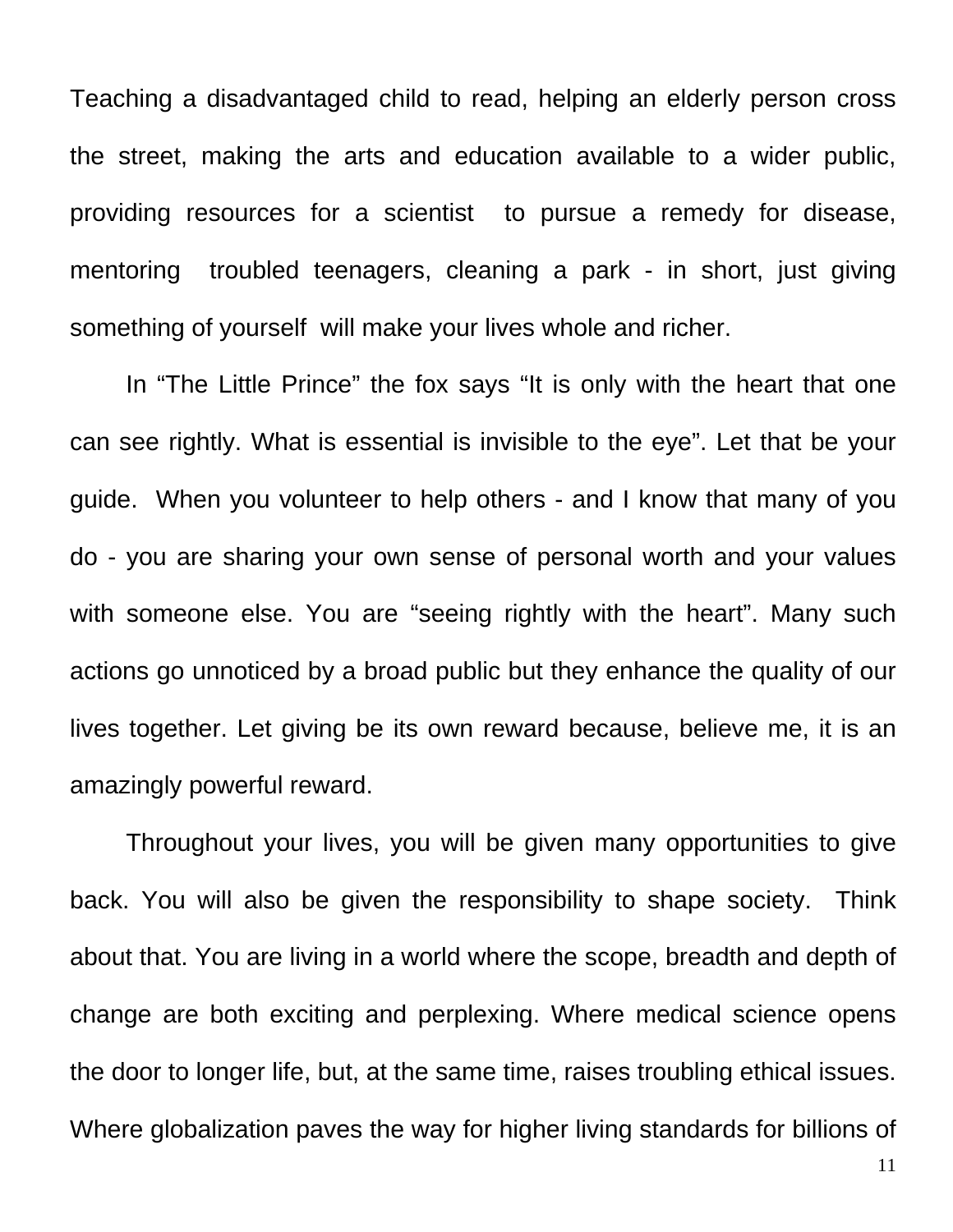people and the freer movement of goods, people and ideas, but also causes job losses, displacements and resource stress. Where the promise of biology and nanotechnology brighten our future but where pandemics and terrorism are now household words. Where the Internet transforms private life into shared experiences but invades privacy and provides an unwelcome platform for narcissism and self-indulgence. This dichotomy, so characteristic of our changing world can be very unsettling. And…we know that the future will most certainly outstrip our imaginations.

Today, I see before me a graduating class drawn from scores of countries and states, from diverse backgrounds, cultures and beliefs. You will find your own personal and shared approaches to our changing world. Each one of you can and must make a difference in his or her own unique way.

I am convinced you will do so. I also firmly trust that if you believe in what you do, learn constantly, combat arrogance, embrace purposeful change, and give back, always with integrity and loyalty your world will be a better place.

There is some debate whether it was Mark Twain or Satchel Paige who said "Always work like you don't need the money. Always fall in love